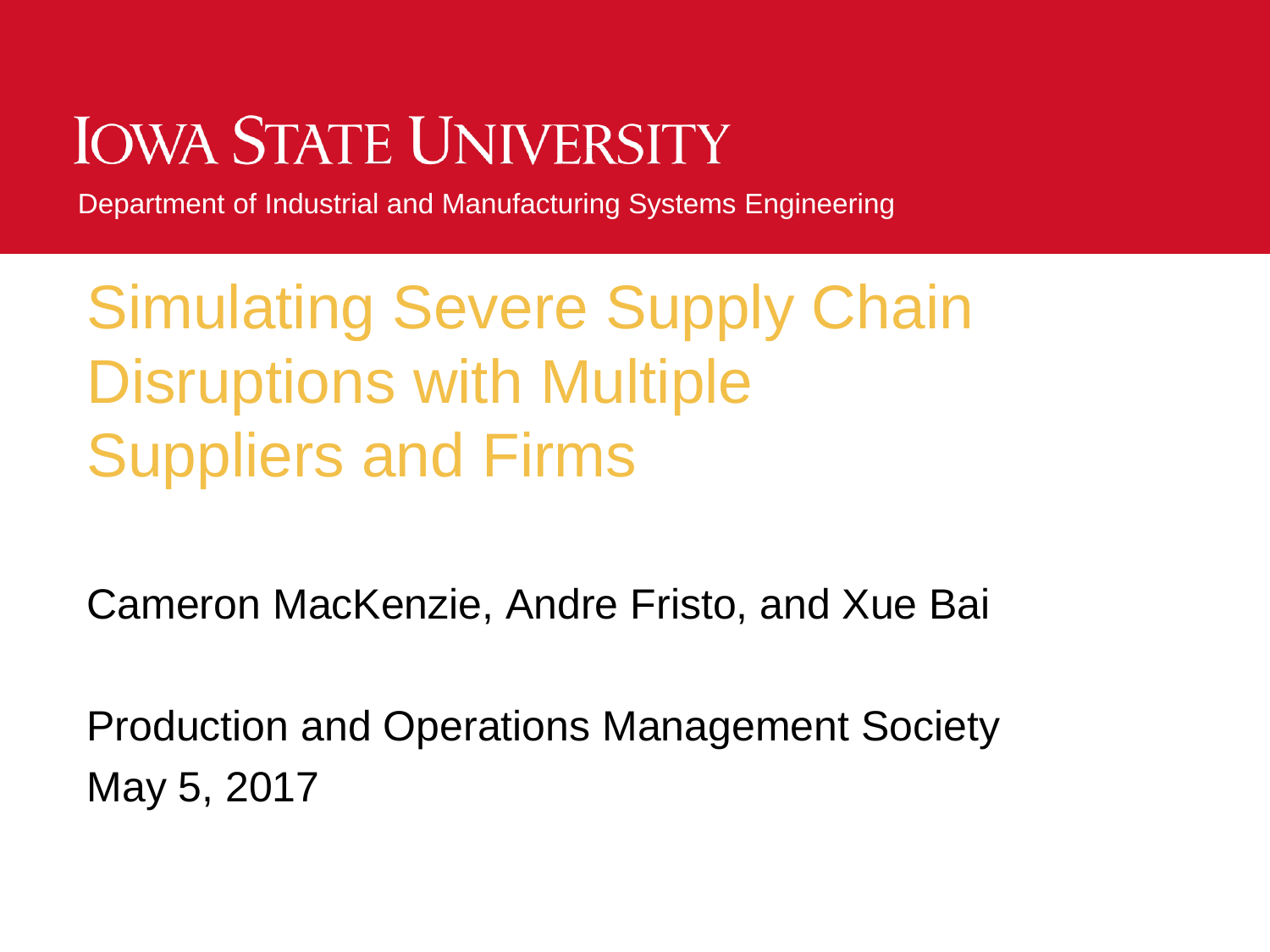### Interdependent economy







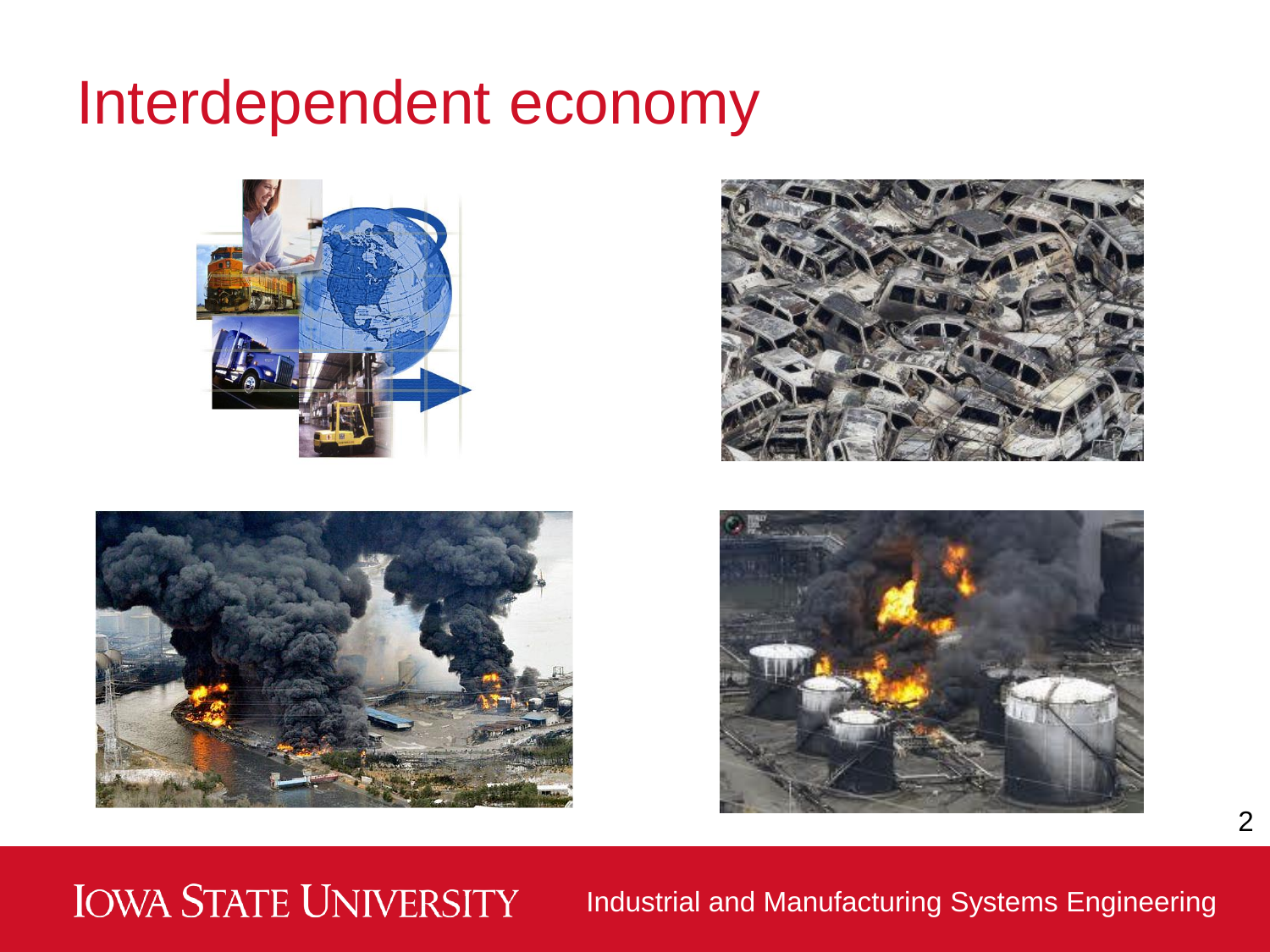

**IOWA STATE UNIVERSITY**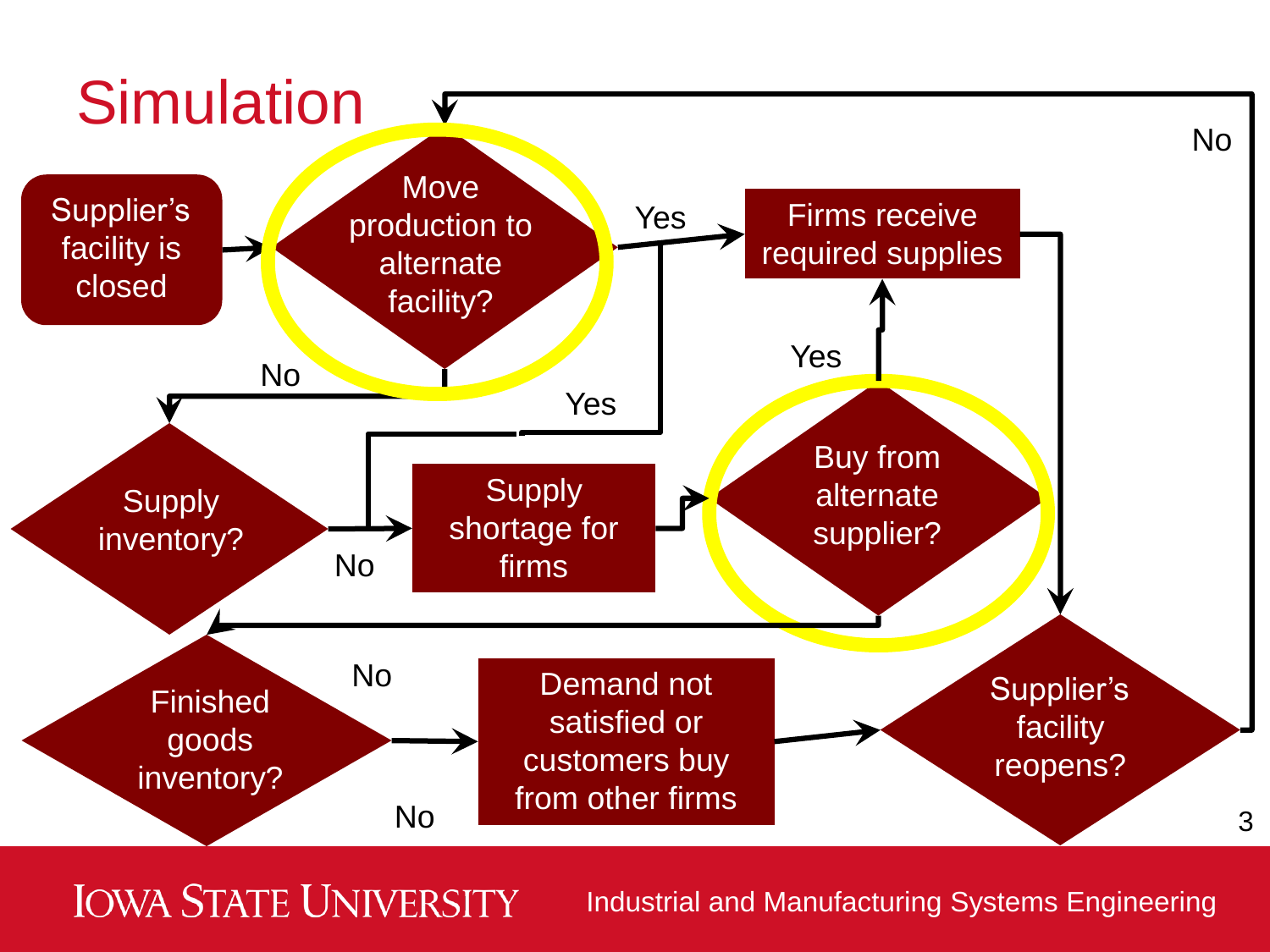### Firm's decision



**IOWA STATE UNIVERSITY**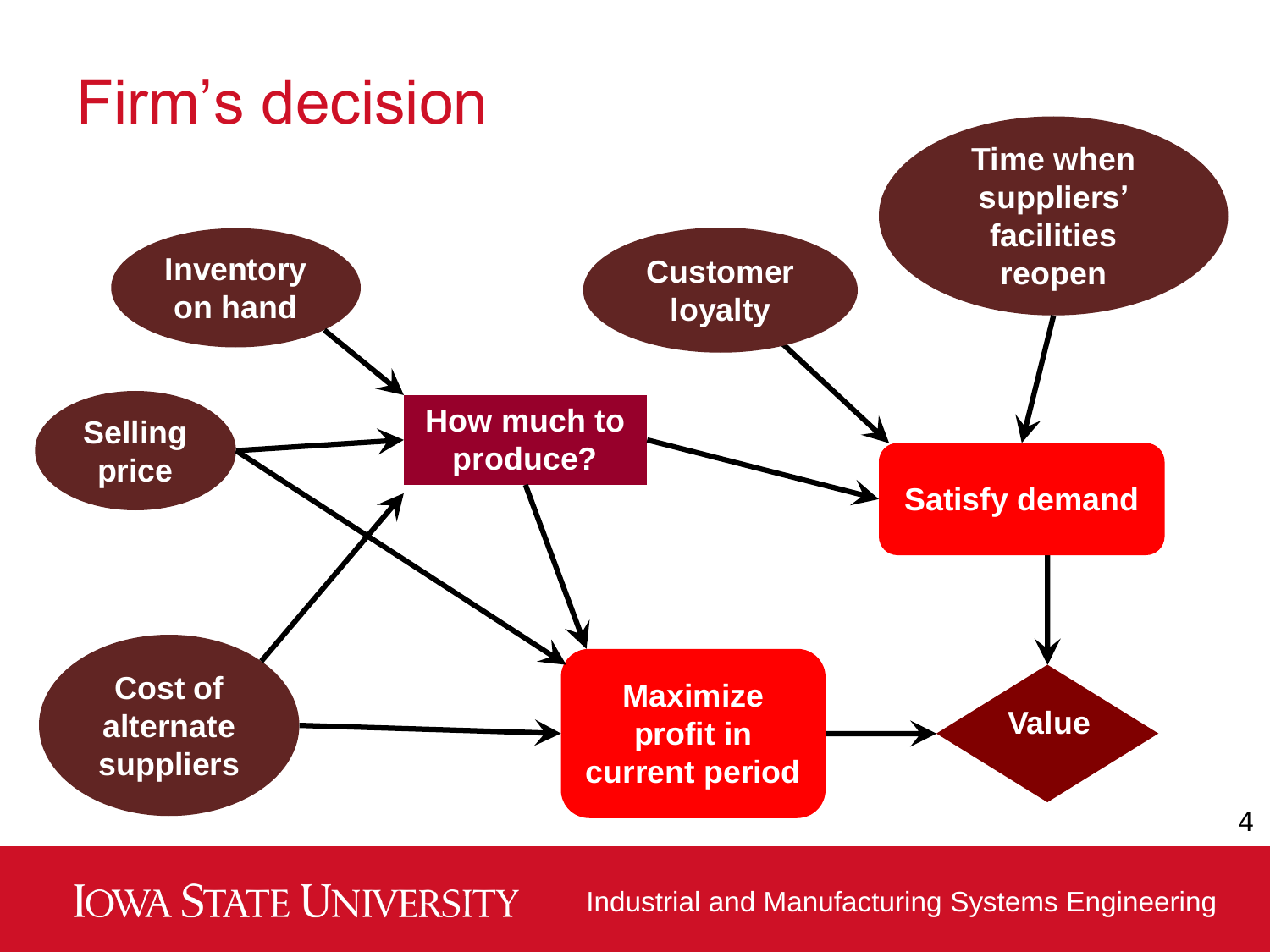### Results in automobile sector

Average percent of total demand satisfied

|                           | <b>Maximize</b><br>profit and no<br>alternate<br>facility | <b>Sacrifice profit</b><br>to meet<br>demand and<br>no alternate<br>facility | <b>Sacrifice profit</b><br>to meet<br>demand and<br>alternate<br>facility |
|---------------------------|-----------------------------------------------------------|------------------------------------------------------------------------------|---------------------------------------------------------------------------|
| Ford, GM, and<br>Chrysler | 91.7                                                      | 98.7                                                                         | 99.0                                                                      |
| <b>Toyota and Honda</b>   | 68.7                                                      | 86.7                                                                         | 93.4                                                                      |
| <b>Nissan</b>             | 82.5                                                      | 92.7                                                                         | 96.1                                                                      |

MacKenzie, C.A., Barker K., & Santos, J.R. (2014). Modeling a severe supply chain disruption and post-disaster decision making with application to the Japanese earthquake and tsunami. *IIE Transactions*, 46(12), 1243-1260.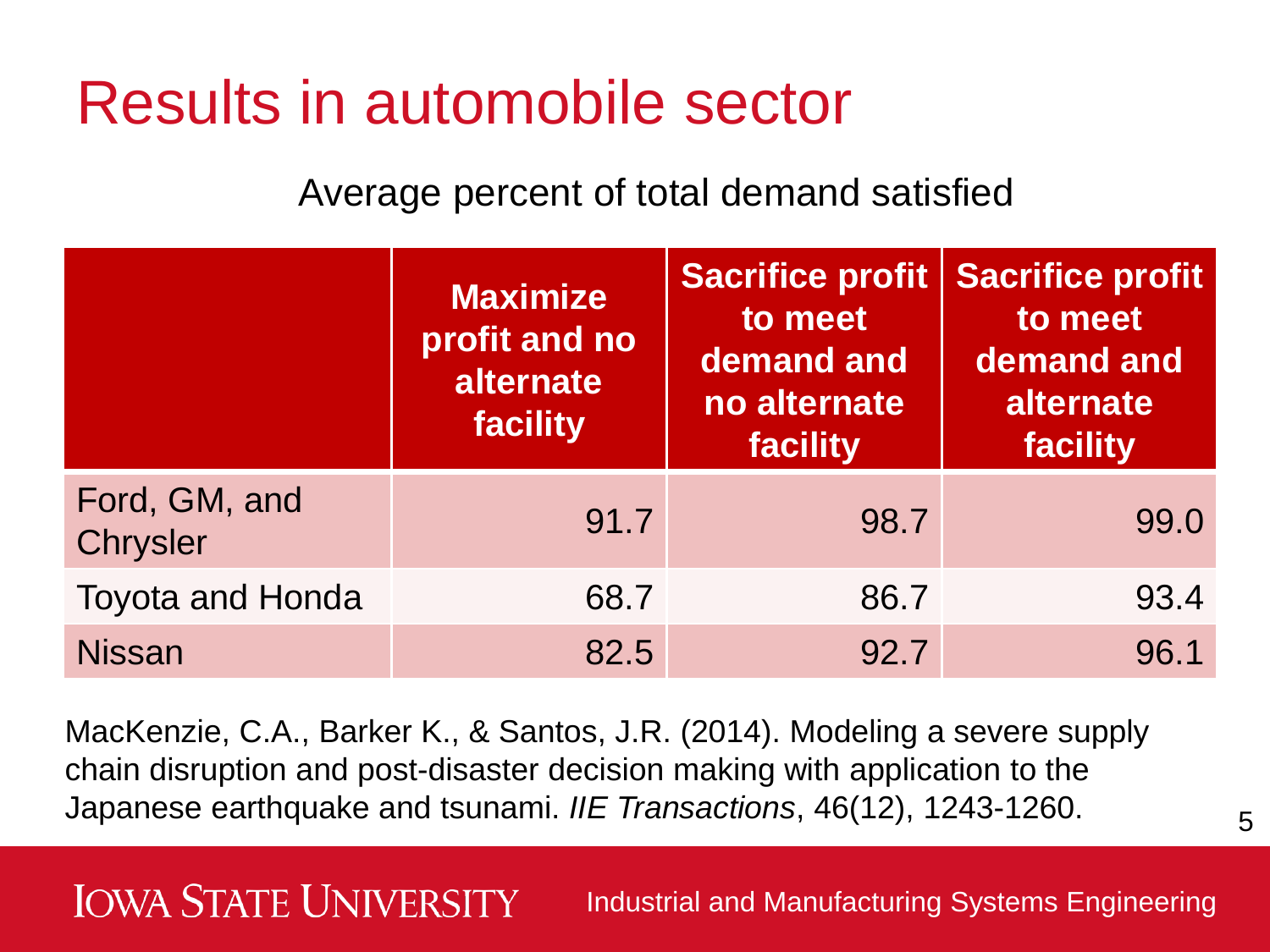### Research extension

- Previous work had 4 suppliers and 3 firms
- Can we extend the simulation to include more firms and suppliers?
- Extend to multiple industries with multiple firms
	- Automobile
	- **Electronics**
	- Chemical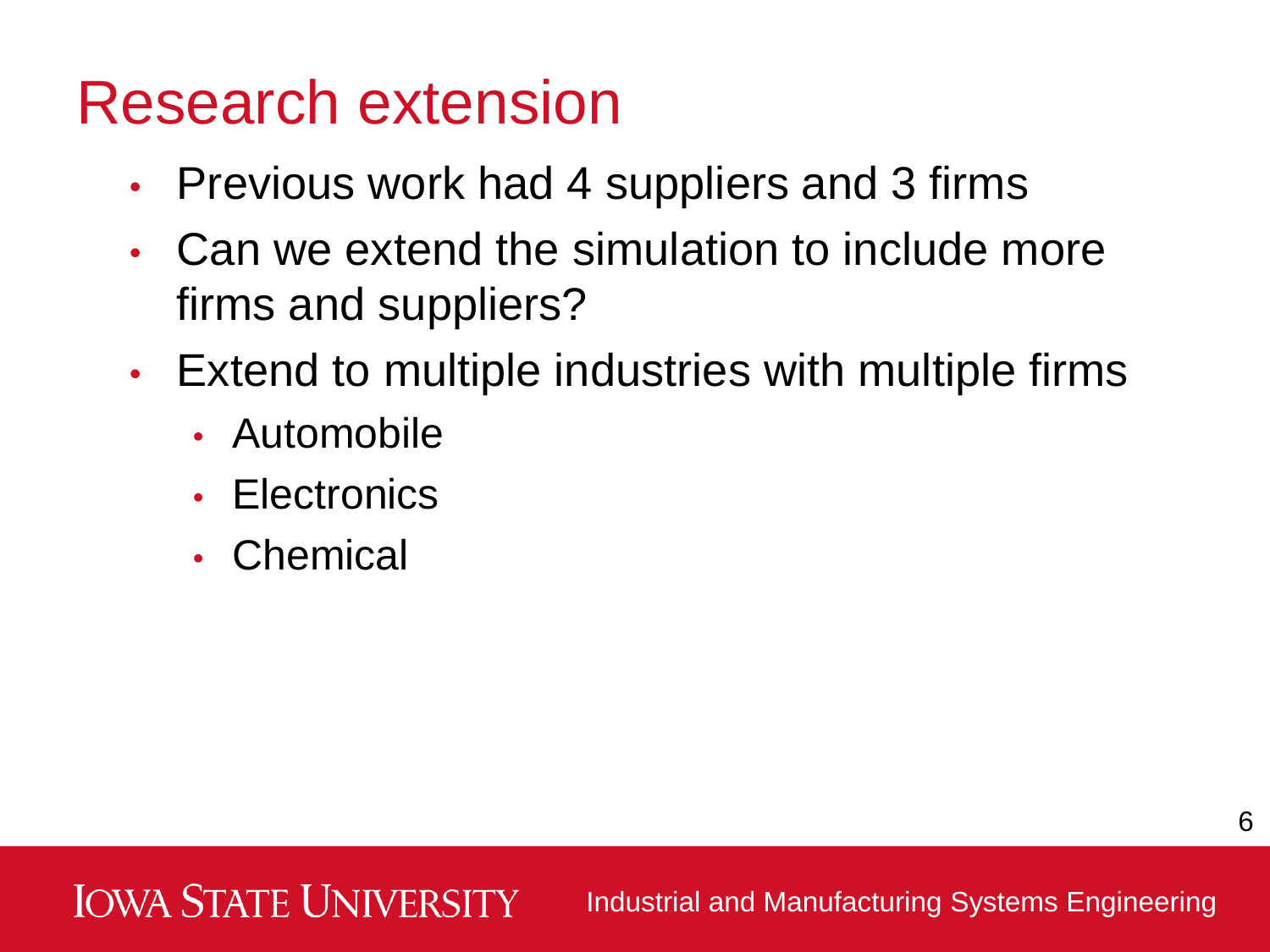# Previous work



Ono, K., Akakura, Y., Kanda, M., & Ishihara (2015). Analyzing and simulating supply chain disruptions to the automobile industry based on experiences of the Great East Japan Earthquake. *Journal of Integrated Disaster Risk Management*, DOI10.5595/idrm.2015.0102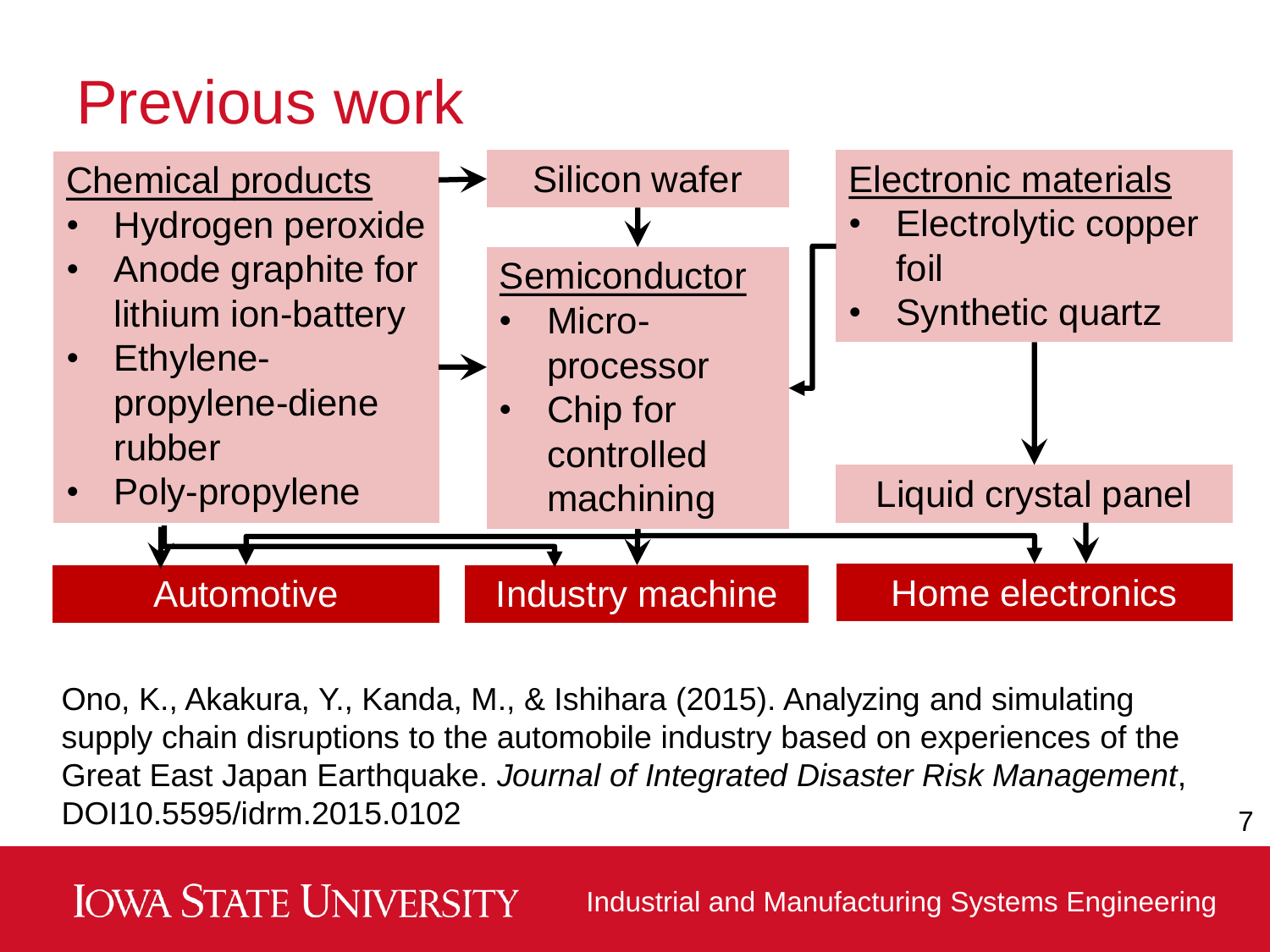## Simulation extension

- 6 suppliers and 6 firms (Toyota, Honda, Nissan, GM, Ford, Chrysler) in automobile sector
- 5 suppliers and 6 firms (Apple, Sony, Nokia, HTC, Huwei)
- 1 semiconductor firm
- 9 suppliers in chemical industry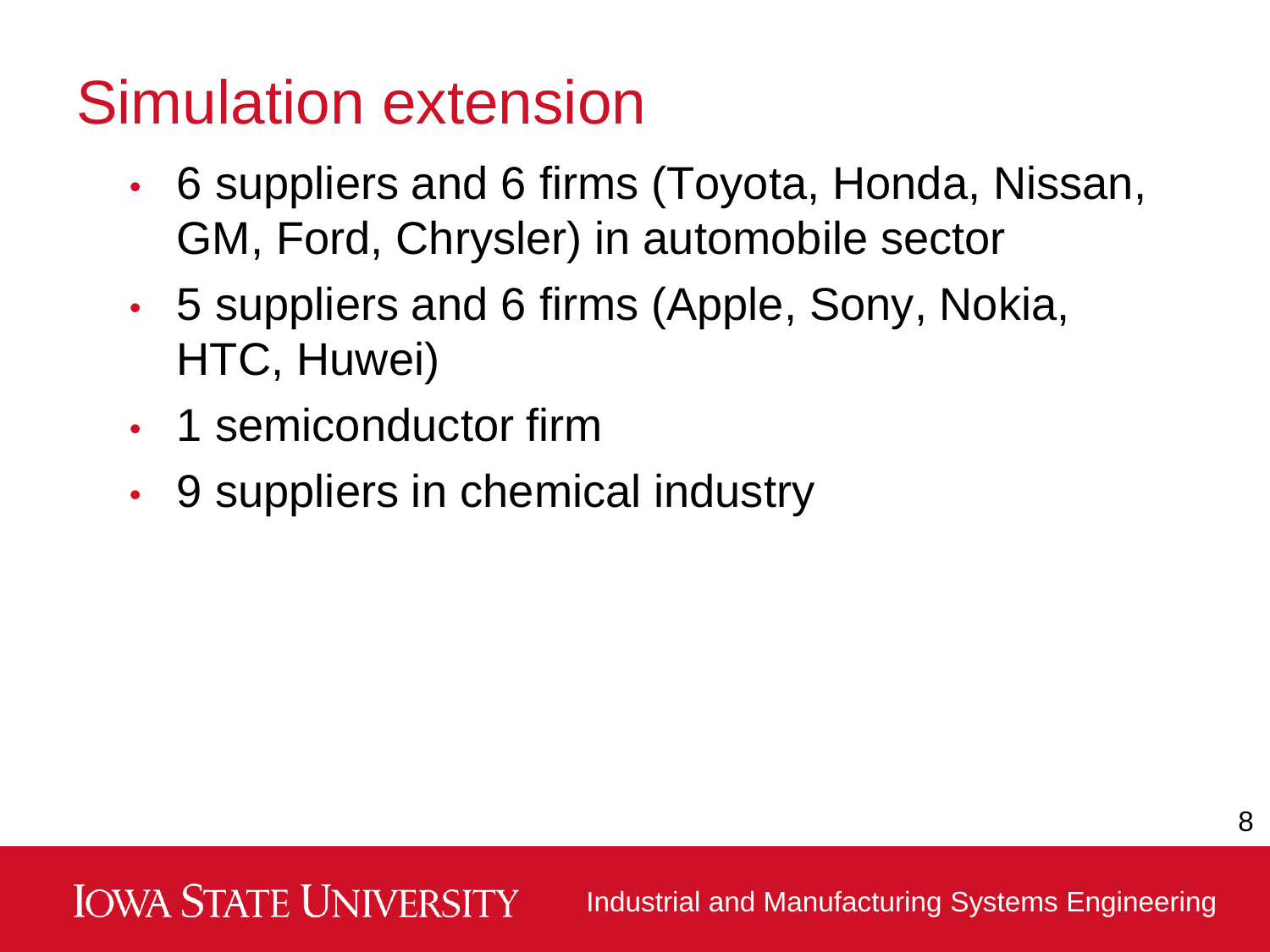# Preliminary results (concept demonstration)

Average percent of total demand satisfied

| <b>Industry</b>    | <b>Maximize</b><br>short-term<br>profit and no<br>alternate<br>facility | <b>Sacrifice profit</b><br>to meet<br>demand and<br>no alternate<br>facility | <b>Sacrifice profit</b><br>to meet<br>demand and<br>alternate<br>facility |
|--------------------|-------------------------------------------------------------------------|------------------------------------------------------------------------------|---------------------------------------------------------------------------|
| Automobile         | 57.9                                                                    | 87.2                                                                         | 95.7                                                                      |
| <b>Electronics</b> | 38.9                                                                    | 98.1                                                                         | 99.4                                                                      |
| <b>Chemical</b>    | 100                                                                     | 100                                                                          | 100                                                                       |
| Semiconductor      | 44.3                                                                    | 97.3                                                                         | 100                                                                       |

### **IOWA STATE UNIVERSITY**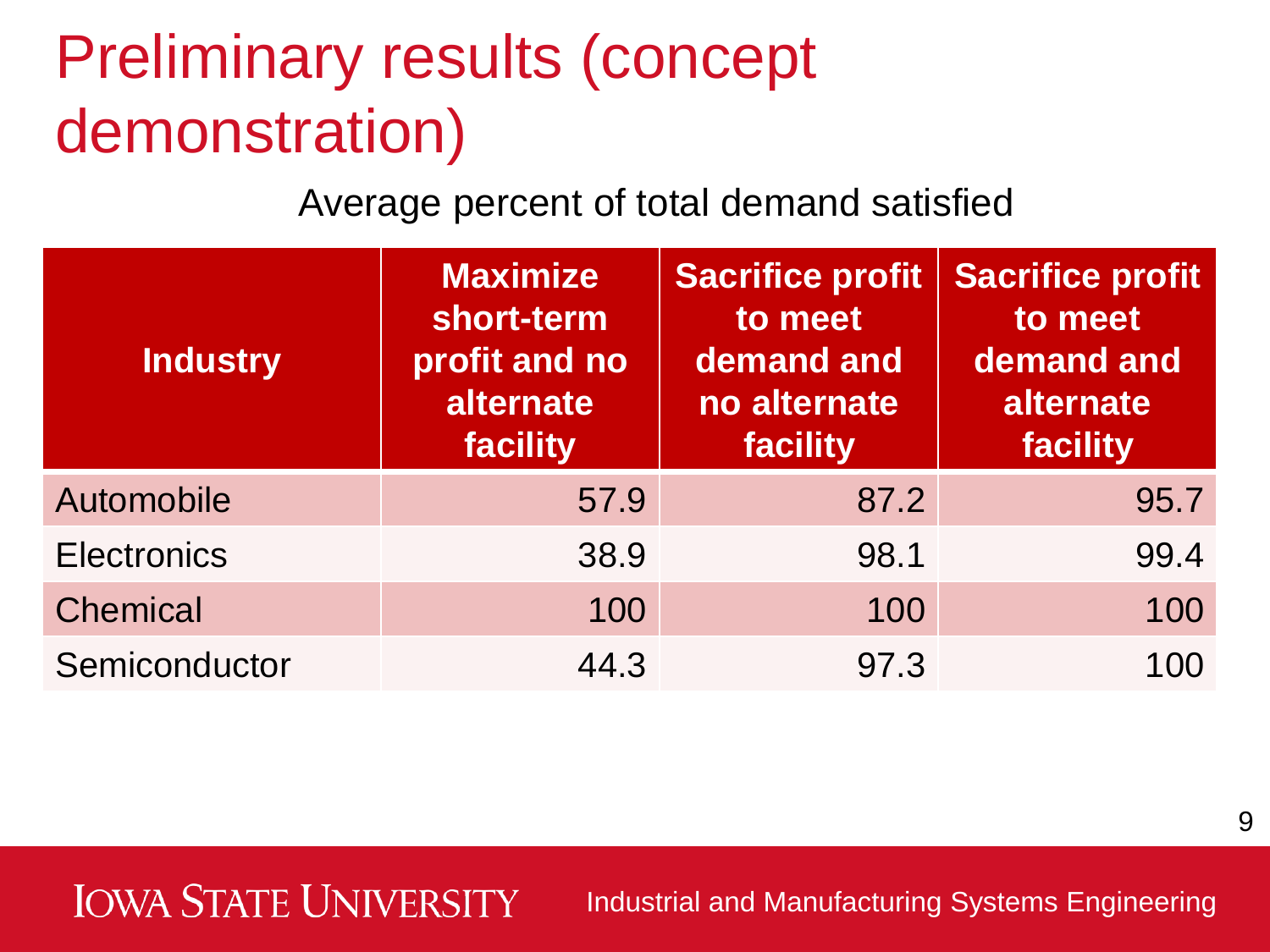# Chemical industry impact



10

#### **IOWA STATE UNIVERSITY**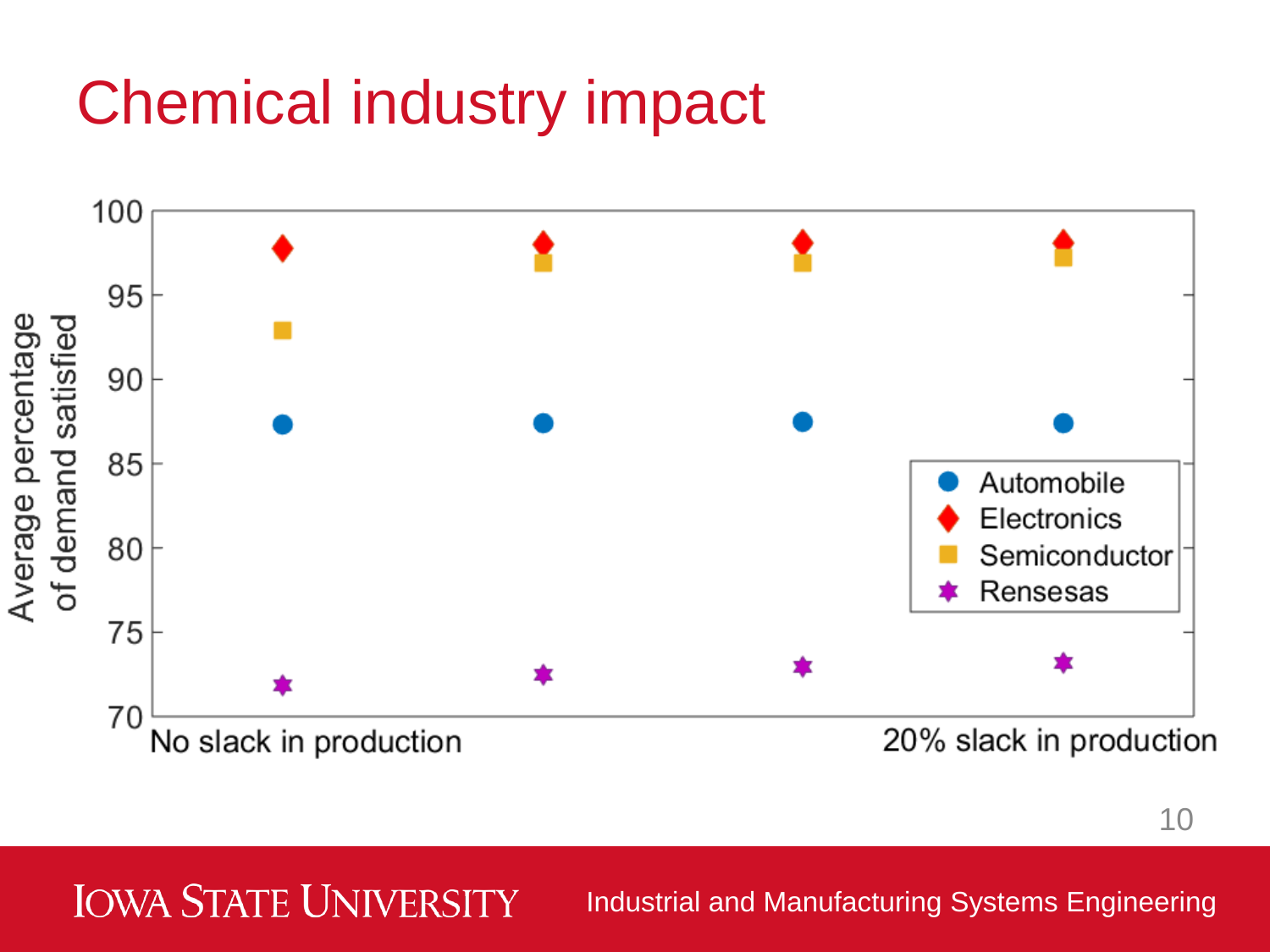## Further research

- Create more complex model of supply chain to simulate disruption after tsunami
- Find better input data
- Explore interdependencies among industries
	- How does one industry's supply chain disruption impact other industries?

Email: camacken@iastate.edu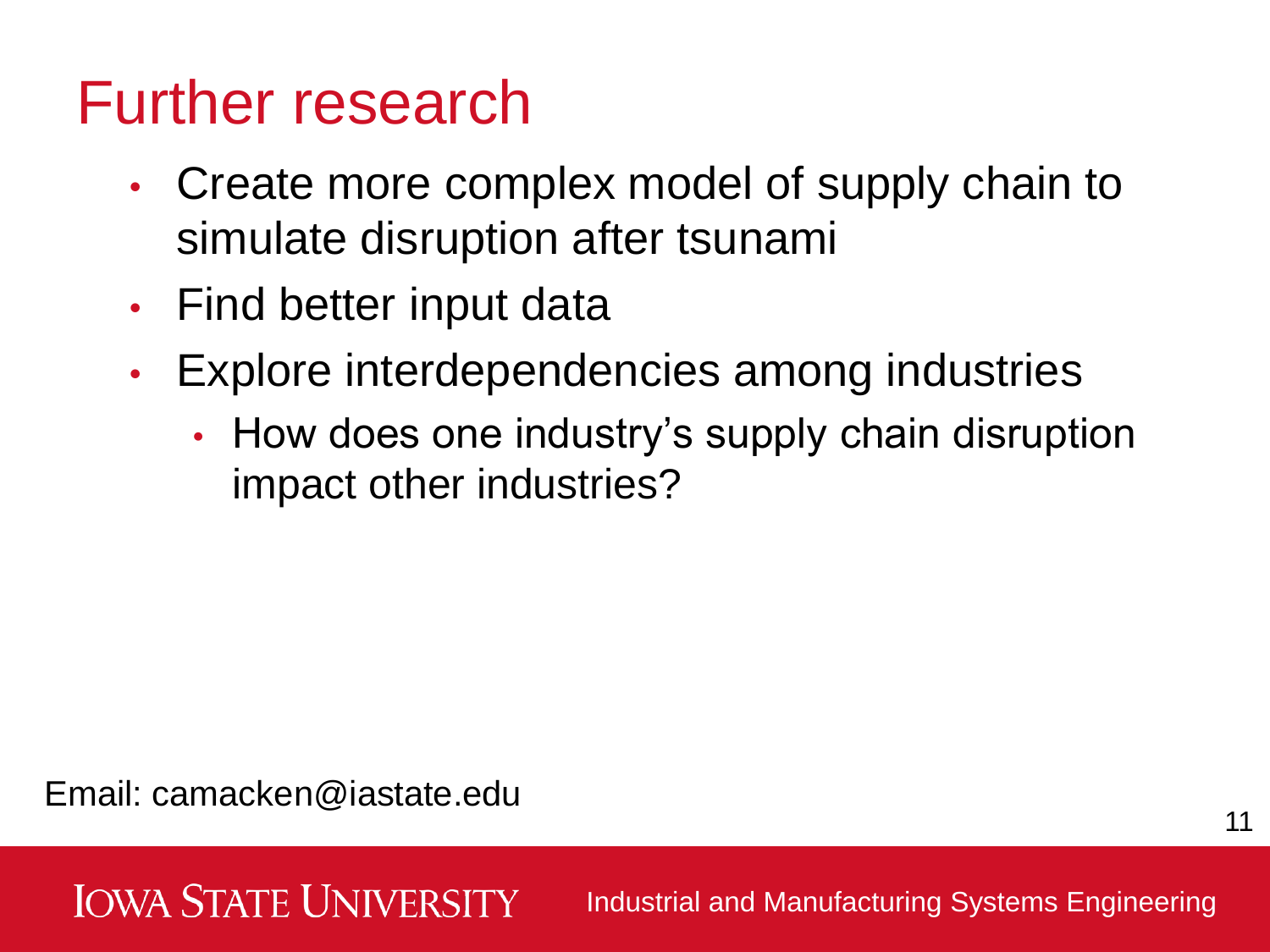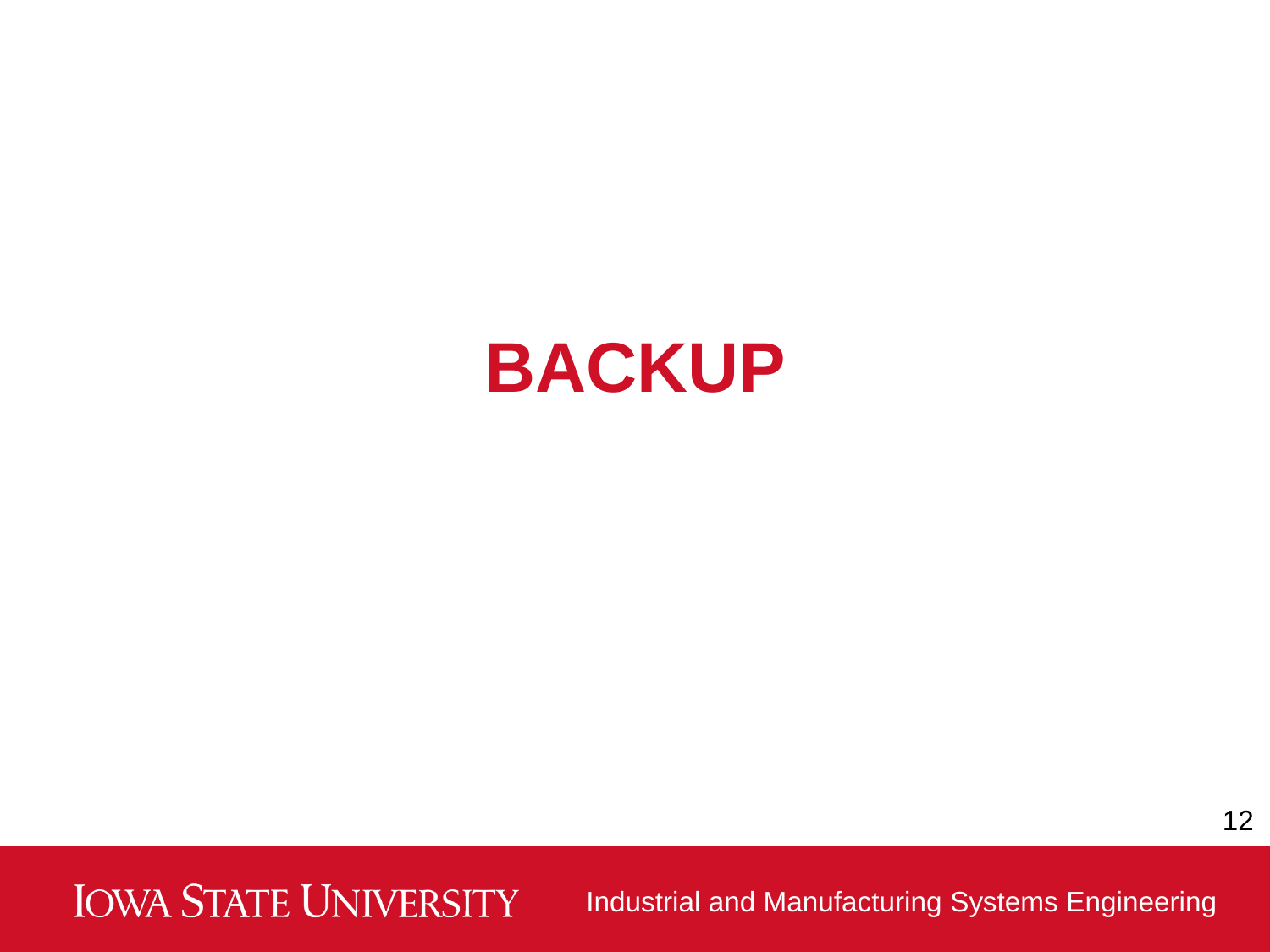#### **Average production when suppliers do not move to alternate facility**



### **IOWA STATE UNIVERSITY**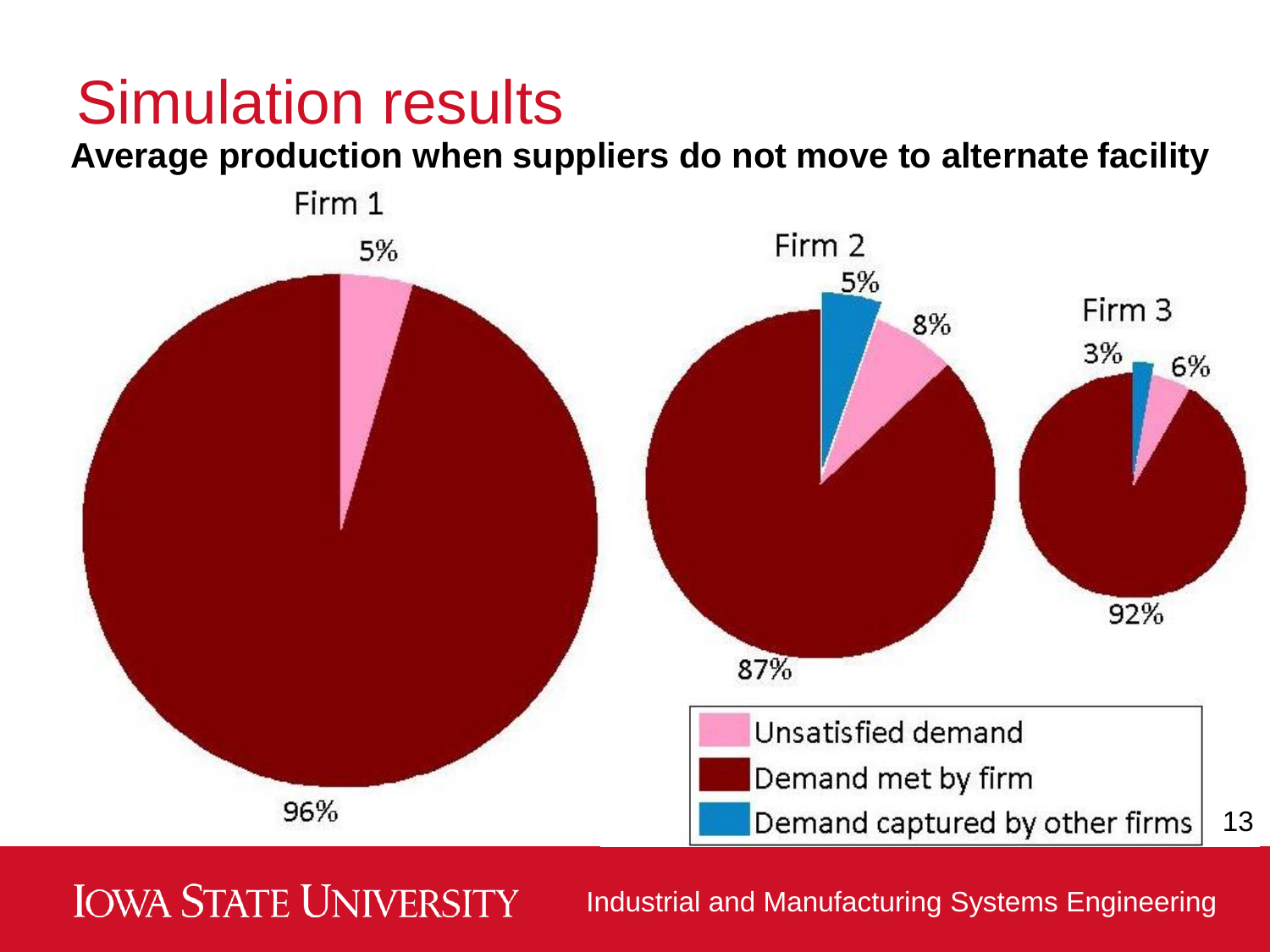**Average production when suppliers do not move to alternate facility**



**IOWA STATE UNIVERSITY**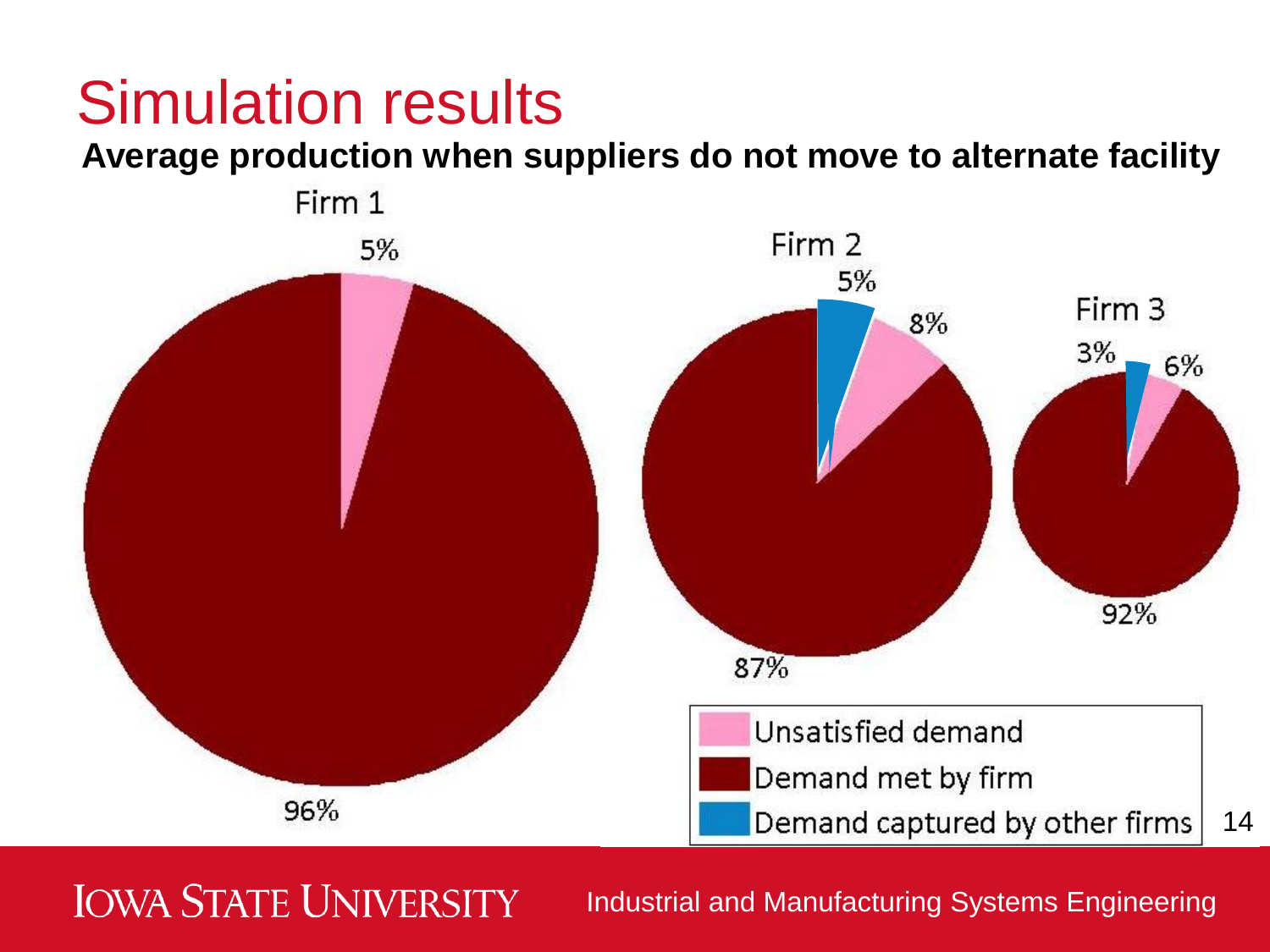**Average production when suppliers do not move to alternate facility**



**IOWA STATE UNIVERSITY**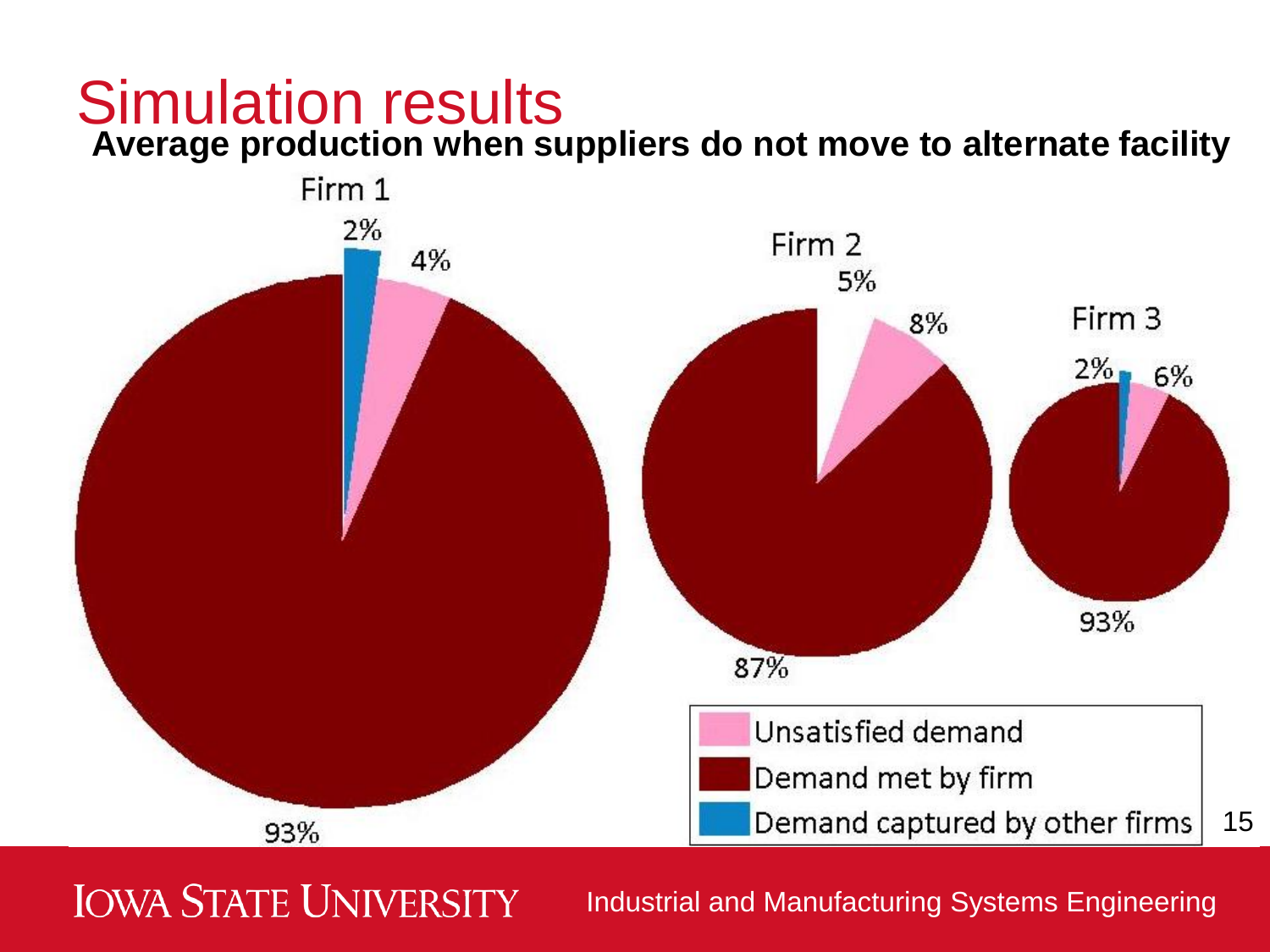#### **Average production when suppliers move to alternate facility**



### **IOWA STATE UNIVERSITY**